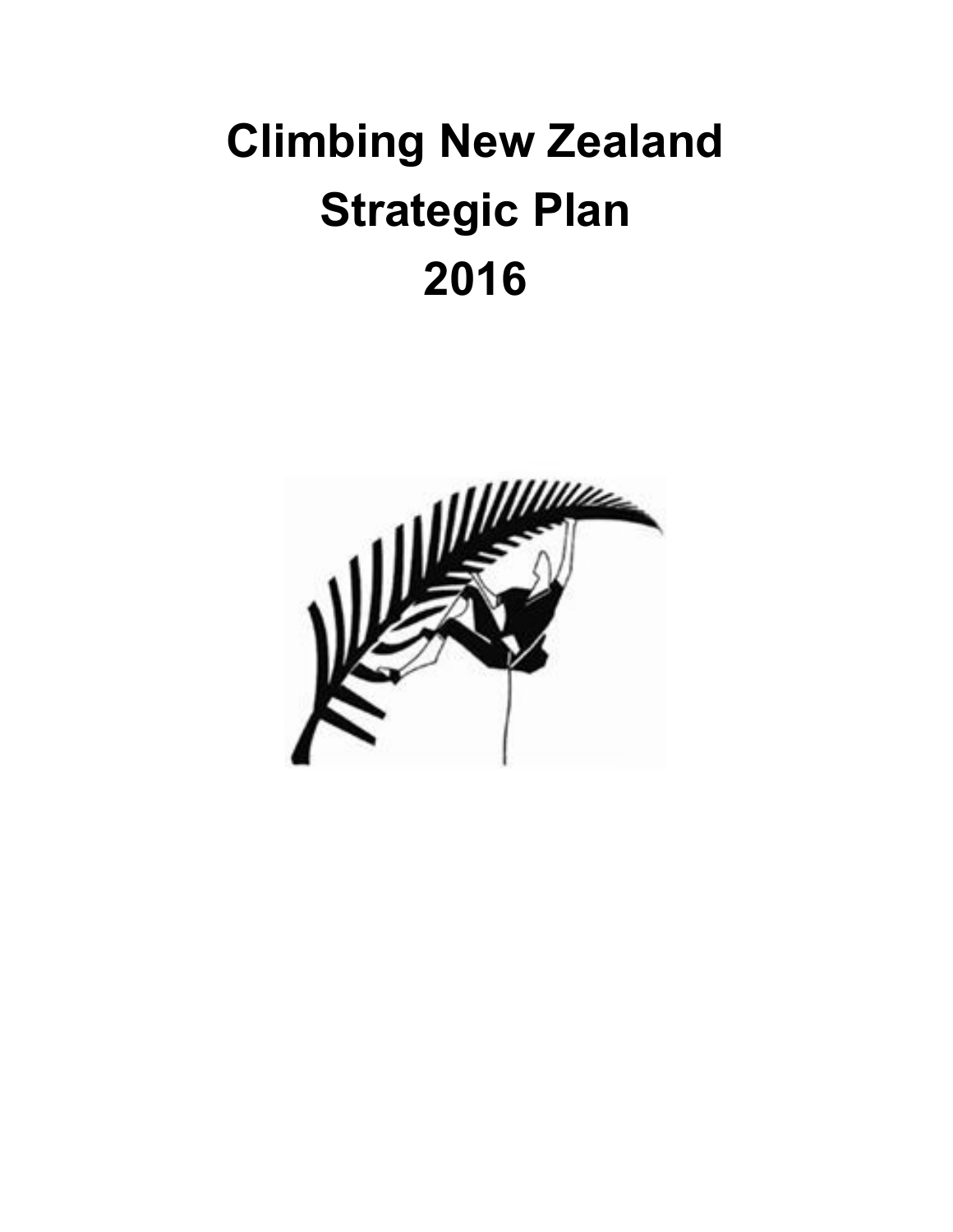#### TABLE OF CONTENTS

| <b>Introduction</b>                          | $\overline{2}$ |
|----------------------------------------------|----------------|
| <b>Background</b>                            | $\mathbf{2}$   |
| <b>Mission</b>                               | $\mathbf{3}$   |
| <b>Vision</b>                                | $\mathbf{3}$   |
| <b>Constitutional Objectives</b>             | 3              |
| <b>Strategic Goals - a pyramid structure</b> | 8              |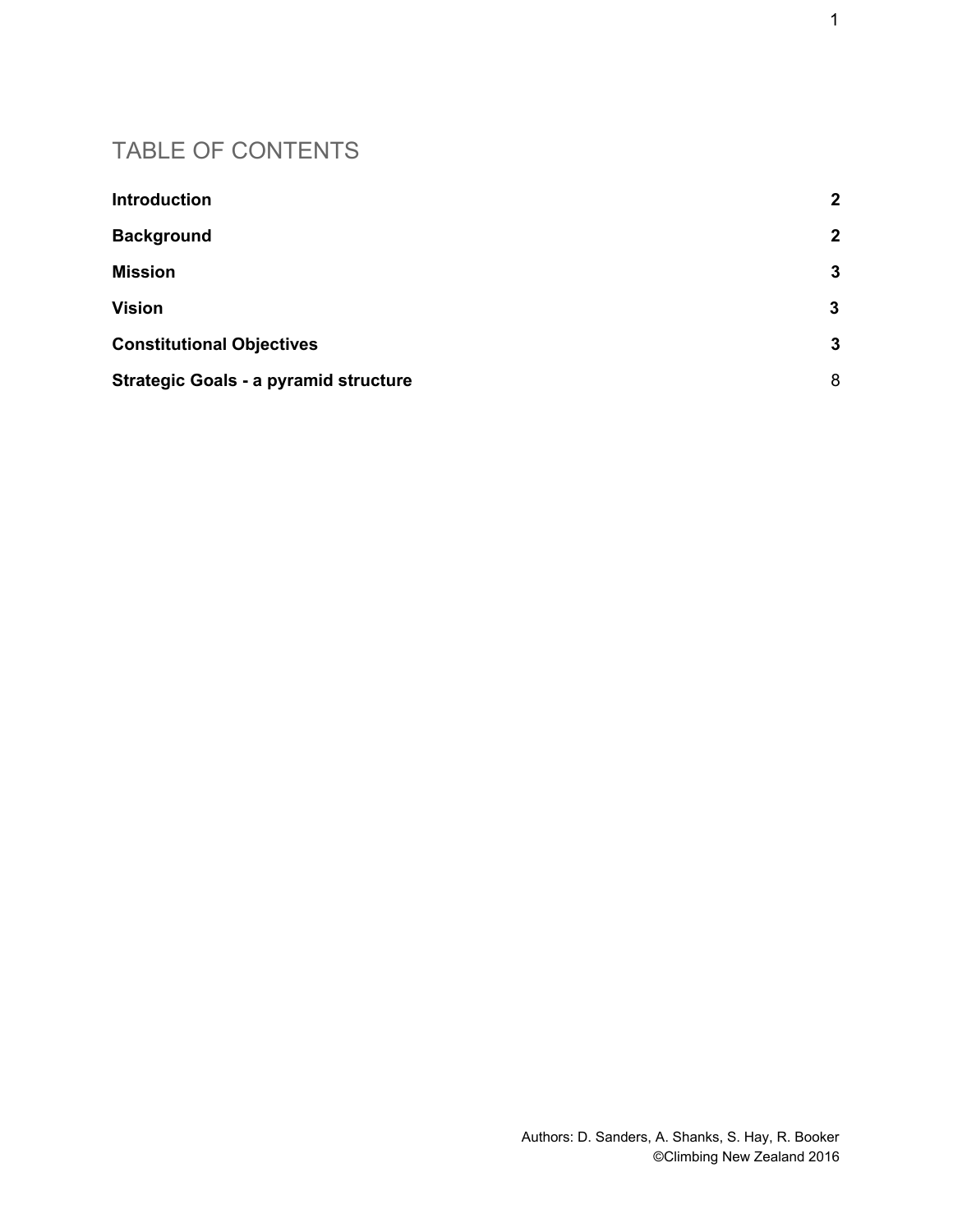#### **Mission**

**"Climbing New Zealand's mission is to support and assist in the growth of sport of climbing on all levels on a competitive and recreational platform"**

#### <span id="page-2-0"></span>**Introduction**

This Strategic Plan outlines Climbing New Zealand's direction for the future and a broad framework of goals and objectives to be achieved in line with this direction.

This Strategic Plan applies from 2017 to 2020 and identifies the areas that need particular attention during this period to ensure the organisation achieves its strategic goals.

If the objectives identified in the strategic plan are to be achieved, it is essential the related strategies are further mapped out in an operational plan that details specific actions to be undertaken.

A yearly Operational Plan for 2017-18 will, for the time being, depend on the CNZ Management Committee ratifying this Strategic Plan. On ratification (by December 2016) we can proceed with our application for an investment relationship with Sport NZ, a working relationship with High Performance Sport NZ, membership of the NZ Olympic Committee, and a position from which to properly approach potential corporate sponsors and funding organisations.

## <span id="page-2-1"></span>**Background**

Climbing New Zealand (CNZ) - formerly the NZ Federation of Sport Climbing - was formed in 2007 in alignment with the formation of the International Federation of Sport Climbing (IFSC), with whom CNZ is affiliated. The IFSC was created on January 27th 2007 and is a continuation of the International Council for Competition Climbing which was established in 1997. New Zealand is one of 88 countries affiliated with IFSC worldwide. CNZ is also affiliated to the Oceania Council of Sport Climbing (OCSC), one of 4 Continental Councils. CNZ currently has seven active Regional Clubs.

Full members are Auckland, Waikato (Hamilton), Rotorua, Wellington, Christchurch, Taranaki and Wanaka. It is likely that a Bay of Plenty Club (Rocktopia) will become a provisional member in 2017 and possibly a full member.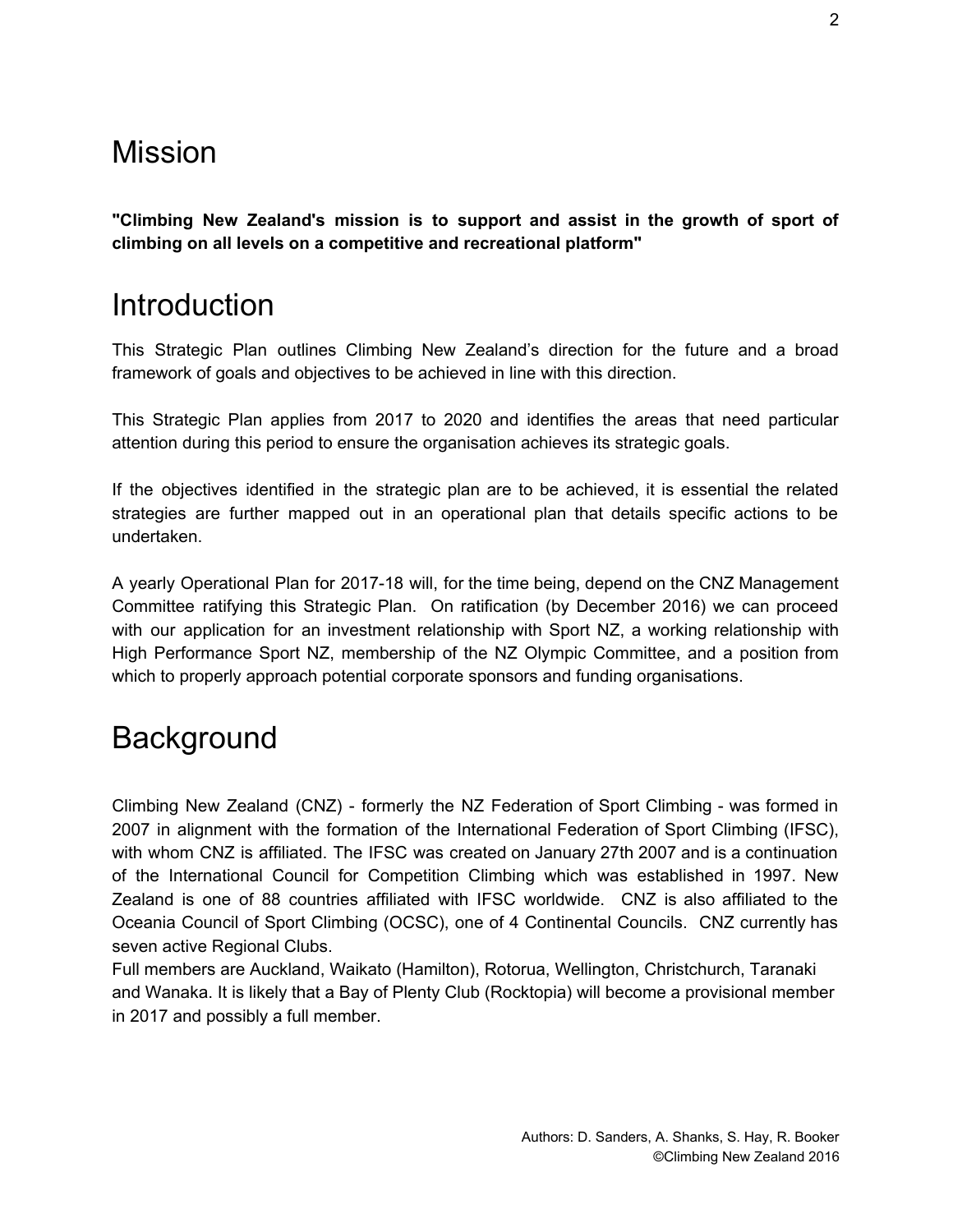## <span id="page-3-0"></span>Vision

- To foster the growth of sport climbing in New Zealand primarily through the organisation of internationally-sanctioned climbing competitions in both NZ and the Oceania Region.
- To increase opportunities for participation in sport climbing for all New Zealanders irrespective of gender, ethnicity or socioeconomic background, mental or physical ability.
- To strive to provide our elite athletes with optimal training and opportunity to compete on the world stage.

## <span id="page-3-1"></span>Constitutional Objectives

The CNZ constitution currently states the following objectives:

- To ensure the success and growth of the sport of climbing in New Zealand and to ensure it is accessible to all, irrespective of gender, ethnicity, religion or physical or mental ability.
- To support and encourage the development of activities and programmes which will introduce young people to the positive outcomes provided by the physical, mental and emotional challenges provided by the sport of climbing, by working through schools, clubs and community organisations.
- To promote and sanction climbing competitions, as well as workshops and clinics throughout the country to provide an environment which will develop elite athletes and well trained competition officials.
- To work with the indoor climbing wall industry to develop national standards for climbing wall construction, maintenance and operation to ensure the highest levels of health and safety are achieved and maintained through a certification process.
- To participate as a member of the International Federation of Sport Climbing to help move the sport forward at an international level and to work with other relevant domestic and international organisations to ensure the wellbeing of the sport of climbing in New Zealand.
- To promote recreational climbing, both indoors and outdoors as an activity, encouraging participation of all levels of ability.

This Strategic Plan focuses primarily on our objectives concerning competition sport climbing.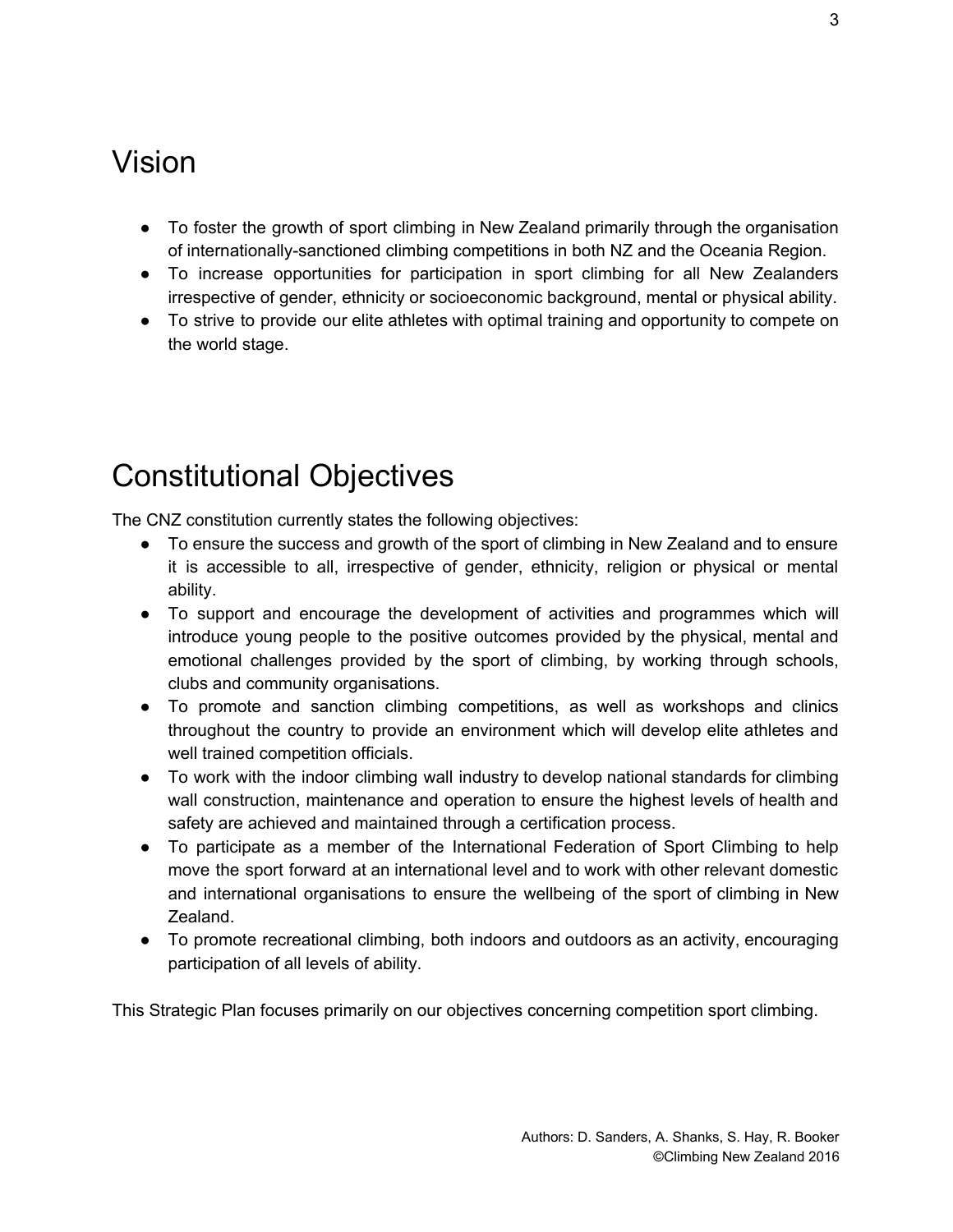#### <span id="page-4-0"></span>Strategic Goals - a pyramid structure

We are proposing 4 Strategic Goals in this Plan which we envisage as a pyramid:

1. Increase participation and promote the climbing experience nationwide - the foundation of the pyramid.

2. Preparation of climbers. The investment in leadership, coaching, management and competition to prepare climbers for international competition - the middle layer of the pyramid.

3. Increase performance so that we are more successful on a world stage - the peak of the pyramid.

4. Ensure sustainability of CNZ – Efficiency, financial performance - a surrounding structural support environment for the pyramid.

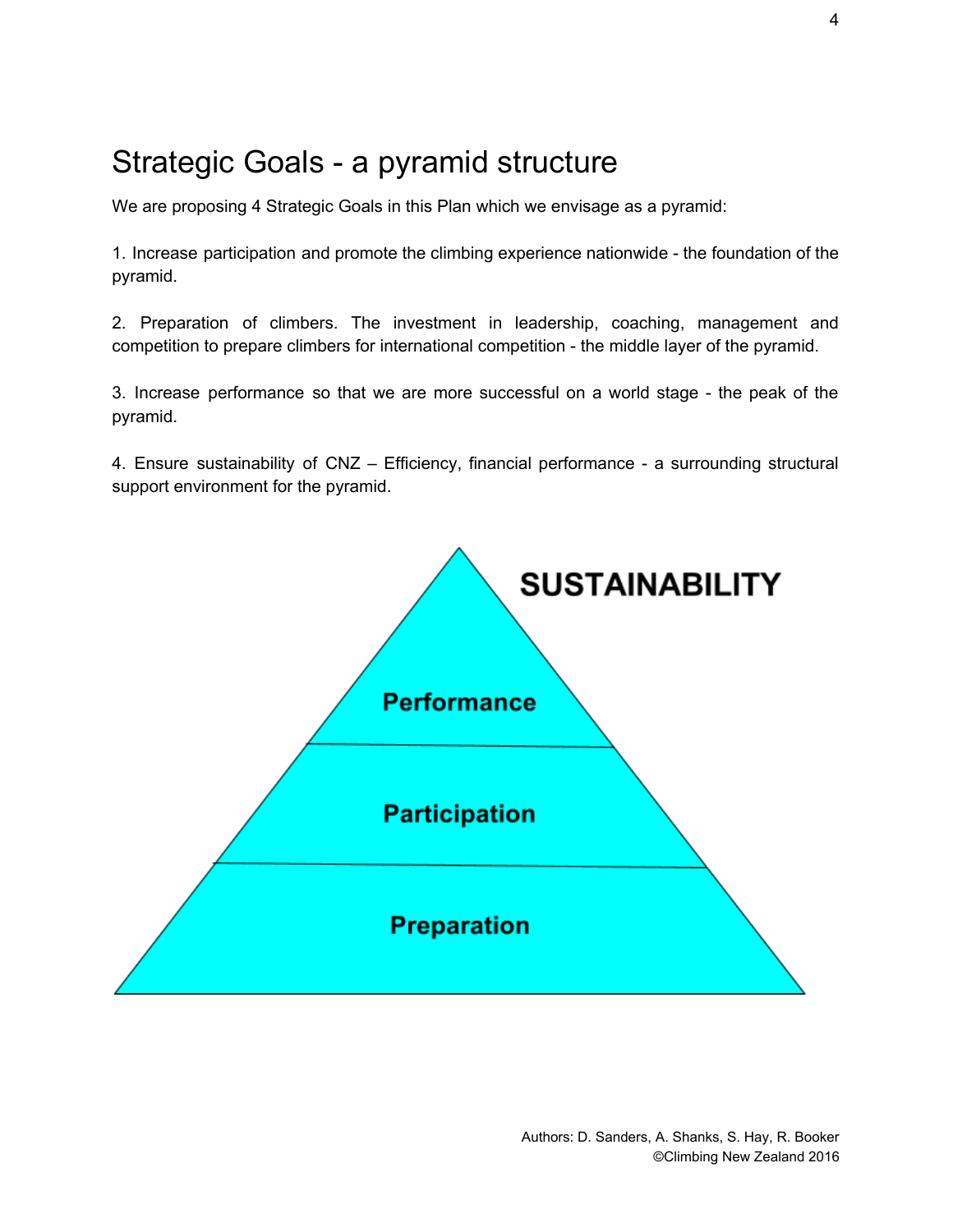Goal 1. Increase participation and promote the competition climbing experience nationwide.

1.1 Increase the membership of competitive climbers by 10% per annum until 2020.

Review this projection annually.

CNZ needs to target age categories that are currently underrepresented (U-12 and Open) as part of an operational plan to be reviewed annually

1.2 Provide equal opportunities for participation for competitive climbing, including:

1.2.1 Increased provision of Paraclimbing events, to provide more opportunities and pathways to success for people with mental and physical challenges

Make provision for paraclimbing to be included in one National Championship competition in 2017 and review for 2018

1.2.2 Achieving gender equity by increasing female participation from 45% of registered female participants (2016 baseline) to 50% by 2018. Monitor in relation to general change in competition numbers (1.1)

1.2.3 Monitor the proportion of CNZ registered competitors of Maori and Pasifika ethnicity with an aim to increase participation in these ethnic groups. To obtain a baseline percentage figure, record ethnicity of CNZ-registered competitors from 2017

1.3 Re-evaluate structure of National Competitions. Currently the structure is:

- 3 National Cup events Lead and Bouldering
- 1 National Bouldering Championship
- 1 National Lead Championship

Event locations are shared nationwide and hosted by Regional Clubs

Call for ideas for alternative models as part of 2017 Operational Plan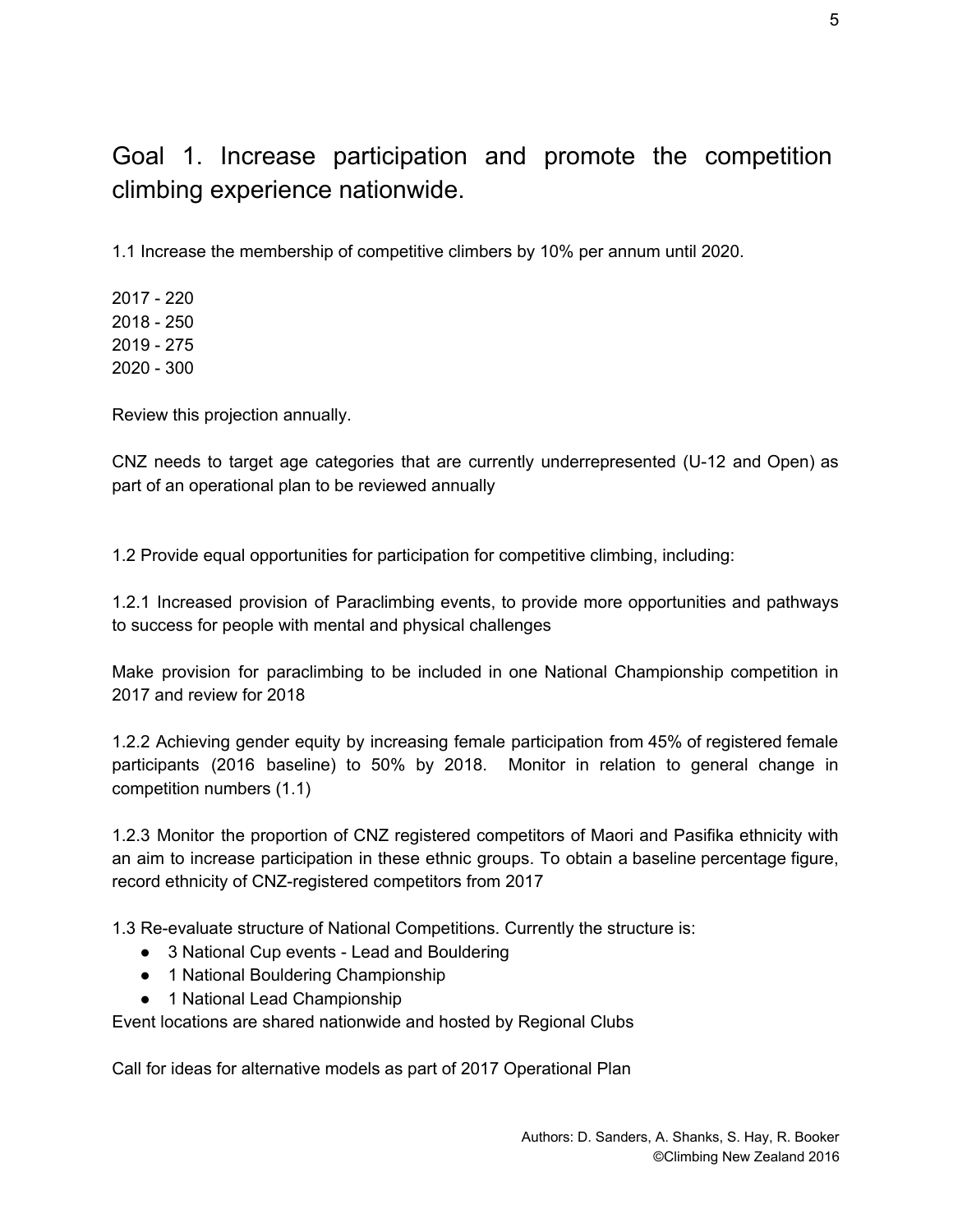1.4 Attract new participants to sport climbing by facilitating regional Secondary Schools Competitions in eight regions per year by 2018 and a North Island and South Island Secondary Schools Competition per year by 2020.

Appoint a sub-committee to oversee this in 2017.

1.5 Retain more climbers. Aim to reduce the dropping of participants as climbers move from one division into another, especially between school and university age students- Youth A to Juniors and Open.

Goal 2. Preparation of climbers. The investment in leadership, coaching, management and competition to prepare climbers for international competition.

2.1 Provide coaching and development infrastructure for developing climbers. Introduce age/gender-specific nationally-coordinated guidelines on coaching by 2018. This is to be distributed to each Regional Club regularly.

2.2 Work with clubs and coaches to identify and develop talent at an early stage. Select talented athletes to an Oceania Team and provide 2 training camps per year for this team.

2.3 Develop National Competitions (in accordance with IFSC rules) in all 3 disciplines (lead, speed and bouldering) by including at least one national level speed event by 2018.

Support the installation and development of speed climbing walls by private business operators, Councils and Schools in order to be able to organise Internationally sanctioned speed climbing events.

2.4 Develop Oceania Competitions by working with the Oceania Council of Sport Climbing to plan at least two 3-discipline Oceania Championship events by 2019.

2.5 Promote professional development of national and regional coaches by:

2.5.1 Establishing at least one coaching clinic/workshop for coaches in 2017

2.5.2 Inviting an international level coach to New Zealand to provide two coaching clinics (one per Island) to coaches and athletes by 2018.

2.6 Continue the professional development of Route-setters by:

2.6.1 Developing a registered team of CNZ route-setters including personnel based in both islands - add 2 new CNZ setters to the team per year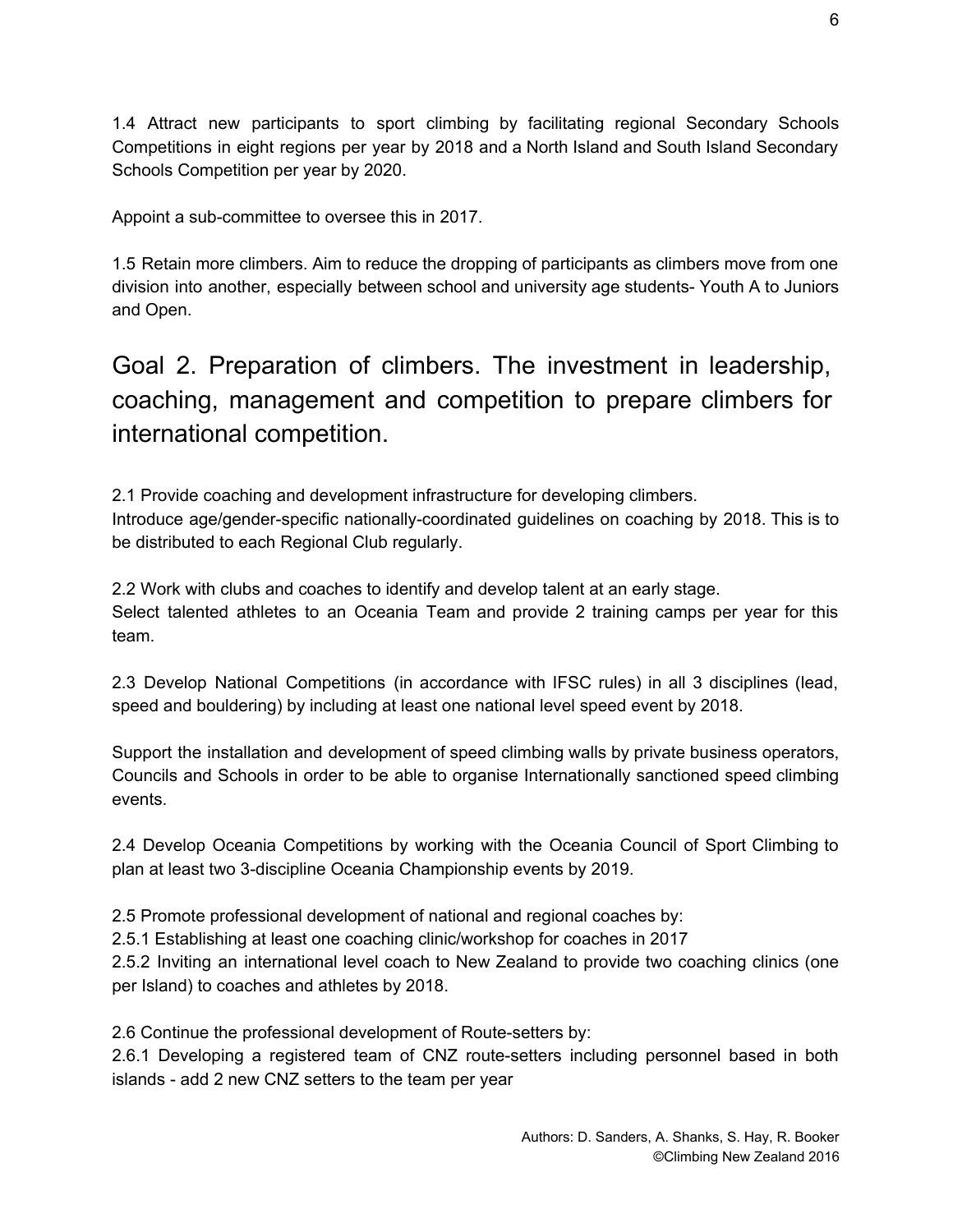2.6.2 Sending at least two route-setters to Oceania events per year for training and International certification

2.7 Continue the development of Competition Officials - Jury President, Head Judge and Regional judges by:

2.7.1 Increasing the number of CNZ-sanctioned Main Officials (Jury President, Head Judge) by 2 per year.

2.7.2 Sending at least two of these officials to Oceania events per year for training and International qualification.

2.7.3 Continuing the development of a National Register of competition officials by presenting judging workshops at at least two competitions per year. Aim to increase registered officials by 10% per year.

2.8 Continue the development of a National Register of competition belayers by presenting a competition belaying workshop at each CNZ competition. The aim is for a 10% increase per annum in registered belayers.

#### Goal 3. Increase performance so that New Zealand climbers are more competitive on the world stage

3.1 Oceania competition event - produce at least one Oceania Open champion and one Youth champion by 2018 in individual/combined discipline

3.2 Asian Council competitions - increase NZ participation in Asian continental competition.

3.3 Australian Domestic competitions - increase NZ participation

3.4 World Cup circuit and World Champs (every 2 years) - increase NZ participation to attendance at at least one event

3.5 World Youth Champs - aim to have 2 semi-finalists in individual disciplines by 2018 and 3 top-20 combined athletes by 2018

Coaching, facilities and funding apply to all these goals.